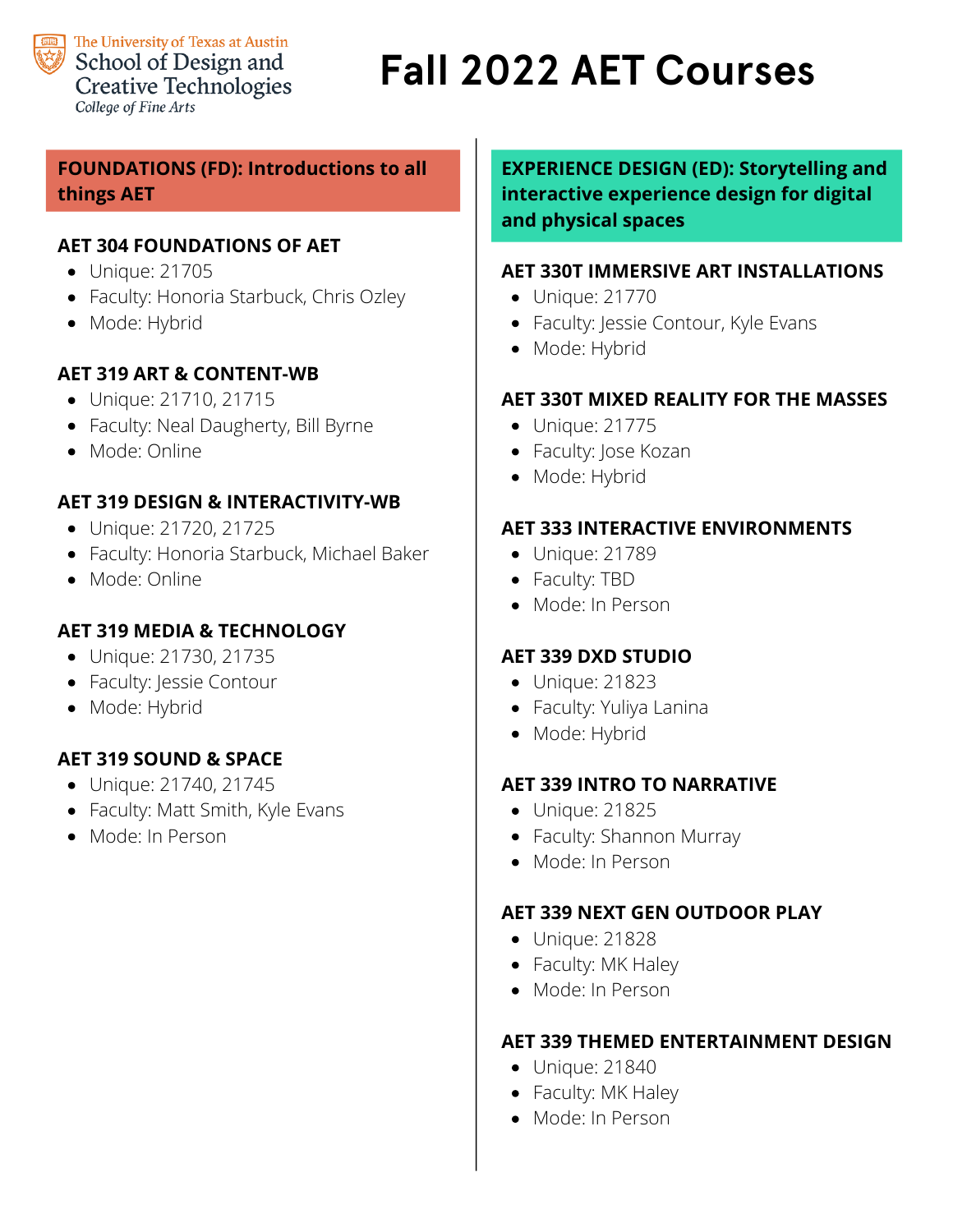

## **Fall 2022 AET Courses**

## **LIVE EVENT TECHNOLOGIES (LET - Previously PLAI): Development and production for in-person experiences and live entertainment**

## **AET 344D 3D PRVISLIZTN LIVE ENTRTNMT**

- Unique: 21849
- Faculty: Matt Smith
- Mode: In Person

## **AET 348C LIVE EVENT ENGINEERING**

- Unique: 21855
- Faculty: Matt Smith
- Mode: In Person

## **GAME DESIGN (GD): Design, code, and content for interactive video games**

### **AET 333 CHALLENGES IN GAME DESIGN**

- Unique: 21772
- Faculty: Chip Sbronga
- Mode: Hybrid

## **AET 333 GAME ART PIPELINE**

- Unique: 21778
- Faculty: Bill Byrne
- Mode: In Person

### **AET 333 GAME SYSTEM DESIGN**

- Unique: 21785
- Faculty: Tyler Coleman
- Mode: Hybrid

## **AET 333 VIRTUAL REALITY FOR GAMES**

- Unique: 21799
- Faculty: TBD
- Mode: In Person

### **AET 333K VIDEO GAME PROTOTYPING**

- Unique: 21800
- Faculty: Tyler Coleman
- Mode: Hybrid

### **AET 334C LEVEL DESIGN**

- Unique: 21805
- Faculty: TBD
- Mode: Hybrid

### **AET 334F VIDEO GAME SCRIPTING I**

- Unique: 21810
- Faculty: TBD
- Mode: Hybrid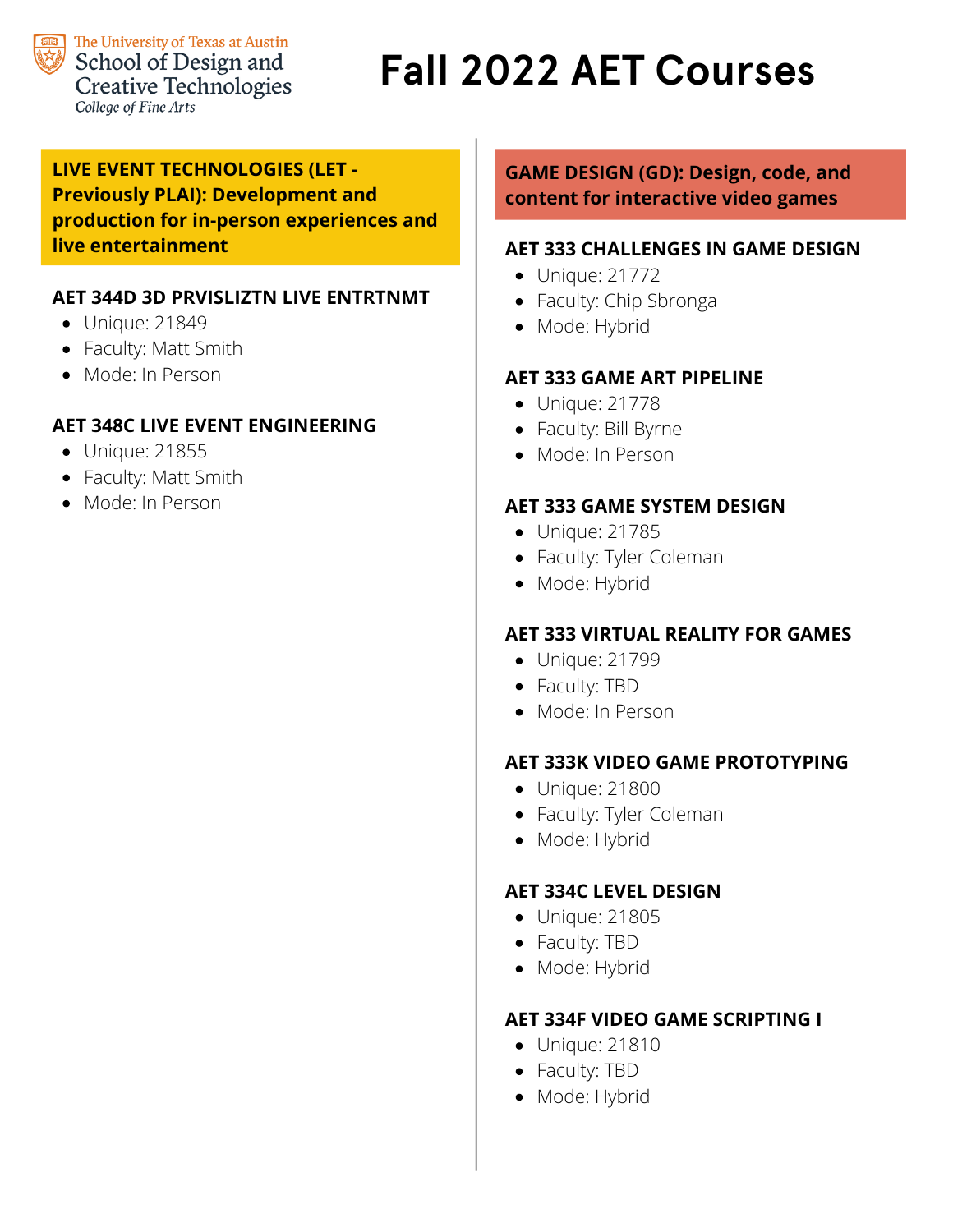

# **Fall 2022 AET Courses**

## **MUSIC & SOUND (M&S): Music composition and sound design for interactivity and performance**

## **AET 320G AUDIO CODING I-WB**

- Unique: 21750
- Faculty: Chris Ozley
- Mode: Online

## **AET 323D INTERACTIVE MUSIC**

- Unique: 21755
- Faculty: Chris Ozley
- Mode: Hybrid

## **AET 339 IMMERSIVE AUDIO**

- Unique: 21824
- Faculty: Kyle Evans
- Mode: Hybrid

## **AET 341D DIGITAL MUSICIANSHIP**

- Unique: 21845
- Faculty: Sam Lipman
- Mode: Hybrid

## **VISUALIZATION (VIZ): Art, animation, and code for creative technologies**

## **AET 324D PRINCIPLES OF ANIMATION**

- Unique: 21760
- Faculty: Lucas Dimick
- Mode: Hybrid

## **AET 326C 3D MODELING AND TEXTURING**

- Unique: 21765
- Faculty: Isaac Oster
- Mode: Hybrid

## **AET 326D 3D MATERIALS AND LIGHTING**

- Unique: 21769
- Faculty: Isaac Oster
- Mode: Hybrid

## **AET 333 GAME CHARACTER ANIMATION-WB**

- Unique: 21780
- Faculty: Kyle Chittenden
- Mode: Online

## **AET 339 DRAWING FOR DESIGNERS**

- Unique: 21818
- Faculty: Yuliya Lanina
- Mode: Hybrid

## **AET 339 MOTION & ANIMATION**

- Unique: 21829
- Faculty: Neal Daugherty
- Mode: In Person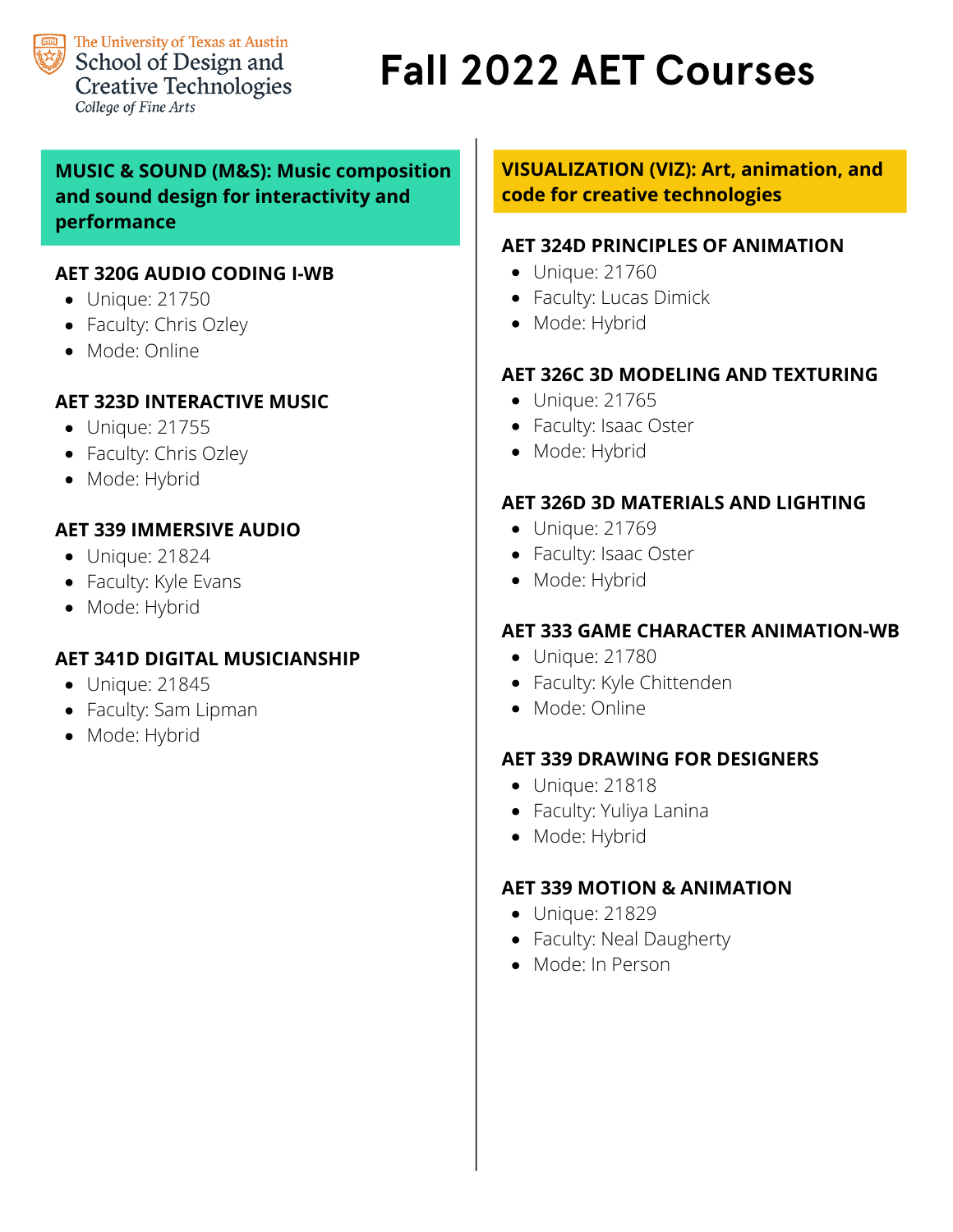

## **Fall 2022 AET Courses**

## **PROJECTS & STUDIOS (P&S): Individual and collaborative projects**

## **AET 333 AET STUDIO**

- Unique: 21779
- Faculty: David Cohen, MK Haley, Neal Daugherty
- Mode: In Person

## **AET 330T SDP: ADVANCED CREATIVE CODING**

- Unique: 21774
- Faculty: Eric Freeman
- Mode: Hybrid

## **AET 330T SDP: INTERACTIVE MUSIC**

- Unique: 21777
- Faculty: Chris Ozley
- Mode: Hybrid

## **AET 330T SDP: LIVE EVENT ENGINEERING**

- Unique: 21776
- Faculty: Matt Smith
- Mode: In Person

## **AET 330T SDP: NEXT GEN OUTDOOR PLAY**

- Unique: 21773
- Faculty: MK Haley
- Mode: In Person

## **AET 330T SDP: NEXT LEVEL ARCADE**

- Unique: 21768
- Faculty: Jessie Contour
- Mode: In Person

## **AET 372 SENIOR DESIGN PROJECTS I\***

- Unique: 21865
- Faculty: David Cohen
- Mode: Hybrid

## **AET 376 GAME CAPSTONE: 2-D\***

- Unique: 21875
- Faculty: Paul Toprac
- Mode: Hybrid

### **\*These courses require applications/consent of instructor**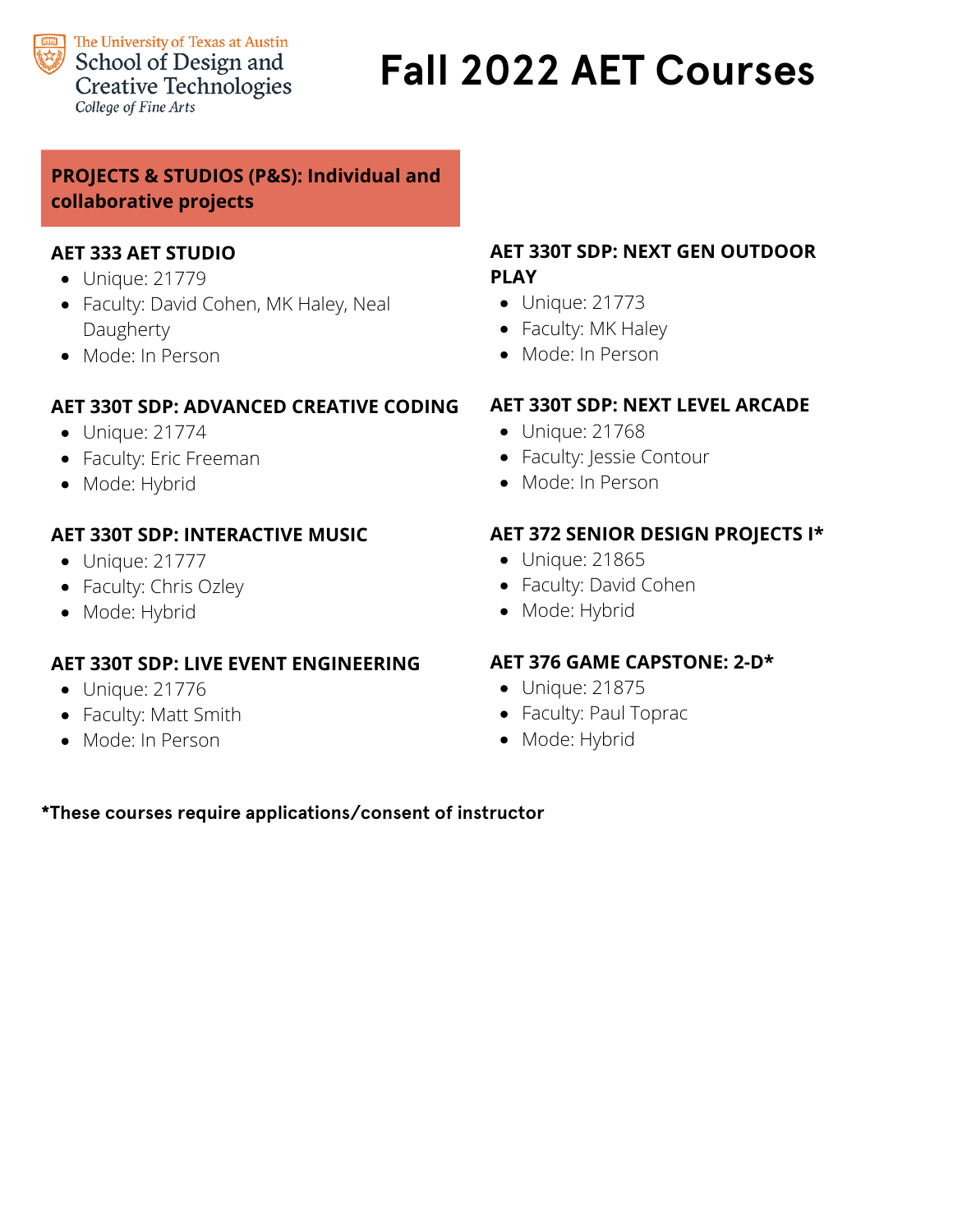

## **Fall 2022 AET Courses**

## **INDEPENDENT STUDY (IS)**

### **AET 374 INDEPENDENT STUDY**

- Unique: 21870
- Faculty: N/A
- Mode: In Person

### **AET 378H HONORS SENIOR THESIS**

- Unique: 21880
- Faculty: N/A
- Mode: Hybrid

**CROSS LISTS: Courses offered by other departments in which AET has seats reserved (we carry our own section of the course)**

#### **AET 339 BUSINESS OF ENTERTAINMENT**

- Unique: 21815
- Faculty: Natasha Davison
- Mode: In Person

#### **AET 339 CIRCULAR FASHION DESIGN**

- Unique: 21819
- Faculty: Peggy Blum
- Mode: Hybrid

#### **AET 344F DESIGN SKILLS: PROJECTION**

- Unique: 21850
- Faculty: TBD
- Mode: In Person

#### **AET 339 DRAWING THE STORY BOARD**

- Unique: 21820
- Faculty: Jason Buchanan
- Mode: In Person

#### **AET 353 GAME PROGRAMMING PARADIGMS**

- Unique: 21860
- Faculty: Sarah Abraham
- Mode: In Person

### **AET 339 SCENE PAINT ENVIRONMENTAL REND**

- Unique: 21835
- Faculty: Karen Maness
- Mode: Hybrid